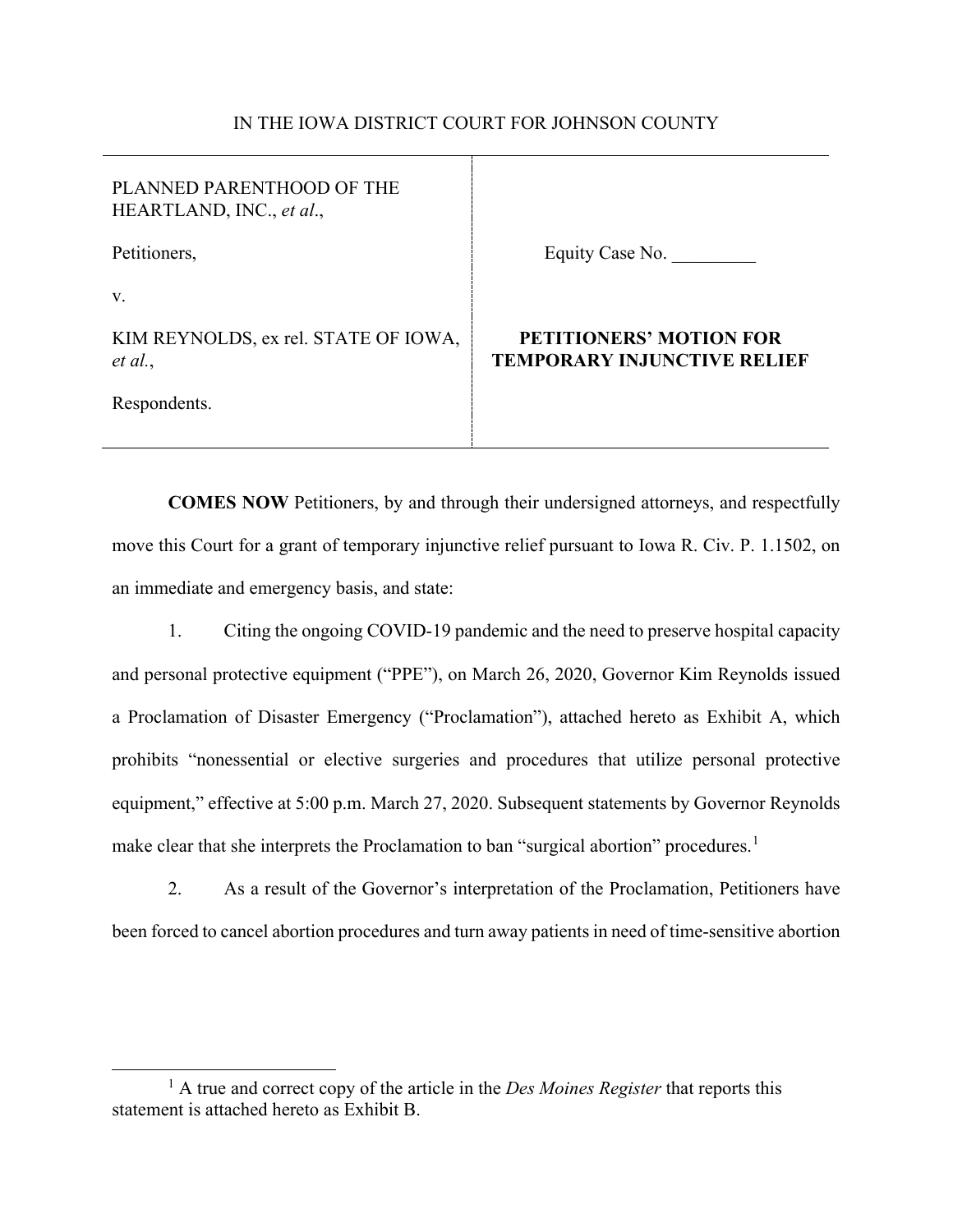care scheduled for this week.<sup>2</sup> They will be forced to continuing canceling abortion procedures absent immediate relief from this Court. Aff. of Abbey Hardy-Fairbanks, M.D. ¶ 11 ("Hardy-Fairbanks Aff."), attached hereto as Ex. D; Aff. of Jill Meadows, M.D. in Supp. of Pet'rs' Mot. for Temporary Injunctive Relief ("Meadows Aff.") ¶¶ 37–39, attached hereto as Exhibit E.

3. Pursuant to the Proclamation as interpreted by the Governor, Petitioners' patients will not be able to obtain an abortion for weeks while the Proclamation remains in place. Hardy-Fairbanks Aff. ¶¶ 11–13, 20. Meadows Aff. ¶ 39–42. As a result, some will not be able to access abortion at all and will be forced to carry pregnancies to term. Hardy-Fairbanks Aff. ¶ 13. Meadows Aff. ¶ 42. Even after this Proclamation is set to terminate, patients are likely to continue to face the abortion procedures ban, potentially for months or longer, given that the COVID-19 pandemic and attendant PPE shortage are likely to last far beyond the Proclamation's stated expiration date. Meadows Aff. ¶ 49.

4. If patients are forced to continue pregnancies against their will, particularly during a global pandemic, this can pose a risk to their physical, mental, and emotional health, as well as to the stability and wellbeing of their family, including their existing children. Aff. of Abigail C. Drucker, M.D., FACOG in Supp. of Pet'rs' Mot. for Temporary Injunctive Relief ("Drucker Aff.") ¶¶ 10–11, attached hereto as Exhibit C; Hardy-Fairbanks Aff. ¶¶ 16, 17, 21, 23; Meadows Aff. ¶¶ 42, 44. Pregnancy, childbirth, and an additional child may exacerbate an already difficult situation for those who have suffered trauma, such as sexual assault or domestic violence. Hardy-Fairbanks Aff. ¶ 22; Meadows Aff. ¶ 43; Aff. of Laurie Schipper in Supp. of Pet'rs' Mot. for Temporary Injunctive Relief ("Schipper Aff.") ¶¶ 14–17, 19, 23, attached hereto as Exhibit F.

 $2$  The Iowa Section of the American College of Obstetricians & Gynecologists has issued a public statement responding to the Proclamation, recognizing abortion as a legal and timesensitive service, attached hereto as Exhibit. G.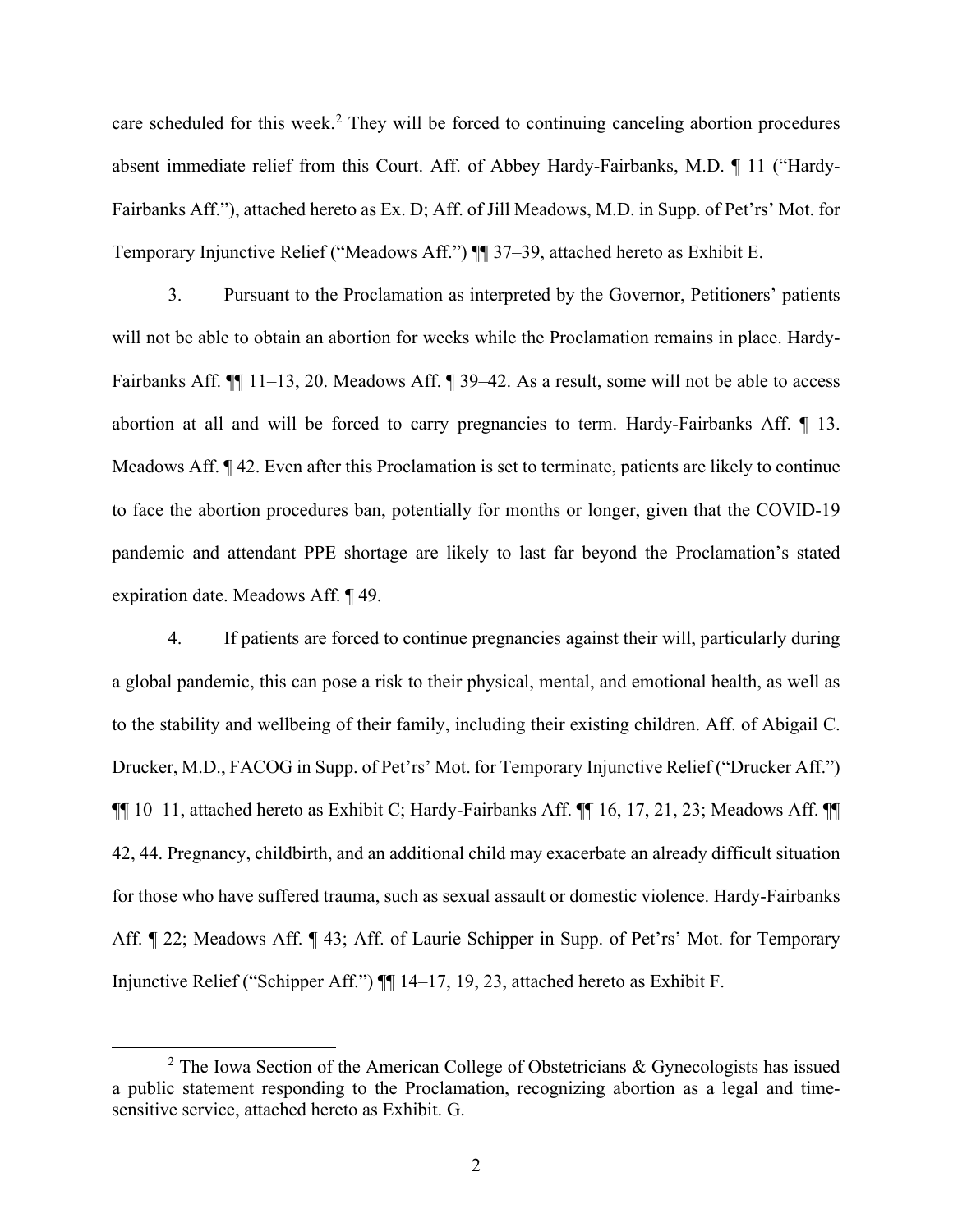5. What is worse, the Proclamation will delay or prevent patients from having an abortion without in fact assisting the state in mitigating the effects of the pandemic. Abortion is a straightforward outpatient procedure requiring little PPE. Drucker Aff. ¶ 13; Hardy-Fairbanks Aff. ¶¶ 8–9; Meadows Aff. ¶ 32–33. By contrast, forcing women to continue their pregnancies will only force them to have *more* encounters with an already overtaxed medical system, including encounters with a hospital system that is in crisis. Drucker Aff  $\P$  13–14; Hardy-Fairbanks Aff.  $\P$ 14; Meadows Aff. ¶¶ 34, 45. All of these encounters could require *more* PPE, not less, than an abortion would have required.

6. "A temporary injunction is a preventive remedy to maintain the status quo of the parties prior to final judgment and to protect the subject of the litigation," *Kleman v. Charles City Police Dep't,* 373 N.W.2d 90, 95 (Iowa 1985), specifically in situations where a petitioner is likely to succeed on the merits of her claim and is at risk of irreparable harm absent immediate judicial intervention, *Max 100 L.C. v. Iowa Realty Co., Inc.*, 621 N.W.2d 178, 181 (Iowa 2001). Petitioners meet the standard for temporary injunctive relief.

7. As explained more fully in Petitioners' Brief in Support of this Motion for Temporary Injunctive Relief, filed herewith, Petitioners are likely to succeed in their claims that the Proclamation's ban on abortion procedures, effectively banning abortion in the state after eleven weeks LMP, violates Petitioners' patients' rights to due process under the Iowa Constitution.

8. The Iowa Supreme Court has recognized that abortion is a fundamental right protected under the Iowa Constitution, and cannot be infringed unless the state satisifies the strict scrutiny standard. *Planned Parenthood of the Heartland v. Reynolds ("PPH II")*, 915 N.W.2d 206, 238 (Iowa 2018).

3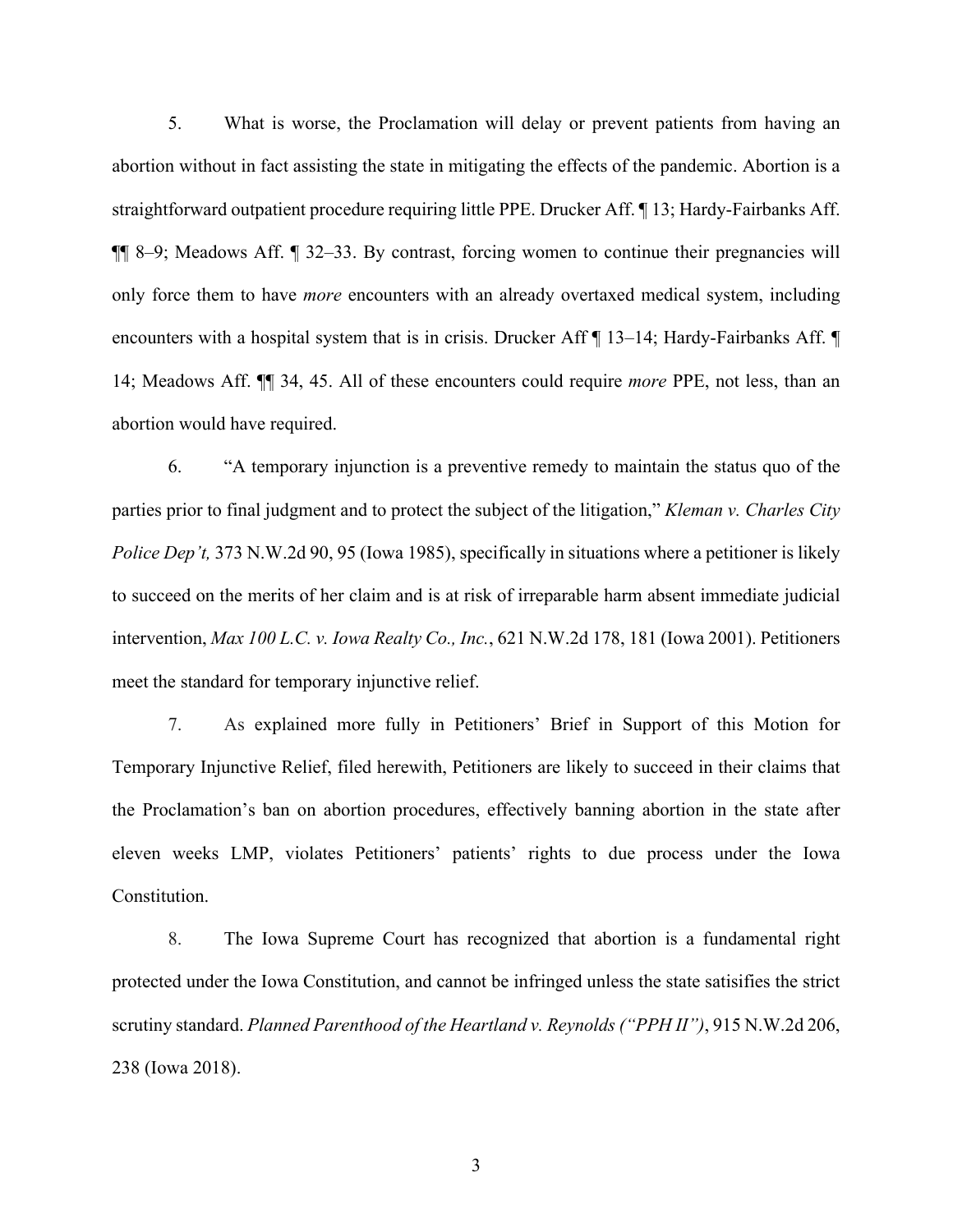9. The Proclamation's previability abortion ban plainly fails the demanding strict scrutiny standard. *See Planned Parenthood of the Heartland, Inc. v. Reynolds* ("*PPH III*"), No. EQCE83074, 2019 WL 312072 (Iowa Dist. Ct. Polk Cty. Jan. 22, 2019). Even under the less demanding standard under the federal Constitution, courts have consistently struck down previability abortion bans. *See Roe v. Wade*, 410 U.S. 113, 163–65 (1973) (holding that prior to viability, a state has *no interest* sufficient to justify a ban on abortion); *Planned Parenthood of Se. Pa. v. Casey*, 505 U.S. 833, 846, 871 (1992) (reaffirming *Roe*'s "central principle" that "[b]efore viability, the State's interests are not strong enough to support a prohibition of abortion.").

10. And even if this Court were to examine the state interests behind the Proclamation's ban of abortion procedures under the strict scrutiny analysis, Petitioners would certainly succeed on the merits. Under this standard, Respondents must demonstrate that the restriction at issue is narrowly tailored to serve a compelling state interest. *See*, *e.g.*, *In re Marriage of Howard*, 661 N.W.2d 183, 190 (Iowa 2003); *Santi v. Santi*, 633 N.W.2d 312, 317 (Iowa 2001).

11. Here, the Proclamation as interpreted to ban abortion procedures fails the strict scrutiny standard. While the Proclamation is intended to preserve hospital capacity and PPE, banning abortion procedures will not achieve this goal and will in fact exacerbate the strain on the health care system. And the Proclamation's blanket ban on abortion procedures is not narrowly tailored.

12. Petitioners also meet the other factors necessary for obtaining temporary injunctive relief because the Proclamation as interpreted will harm Petitioners' patients, and these harms are irreparable. Forcing patients to forgo abortion care and remain pregnant against their will inflicts serious physical, emotional, and psychological consequences that alone constitute substantial and irreparable harm. *See e.g.*, *Elrod v. Burns*, 427 U.S. 347, 373–74 (1976); *Planned Parenthood of* 

4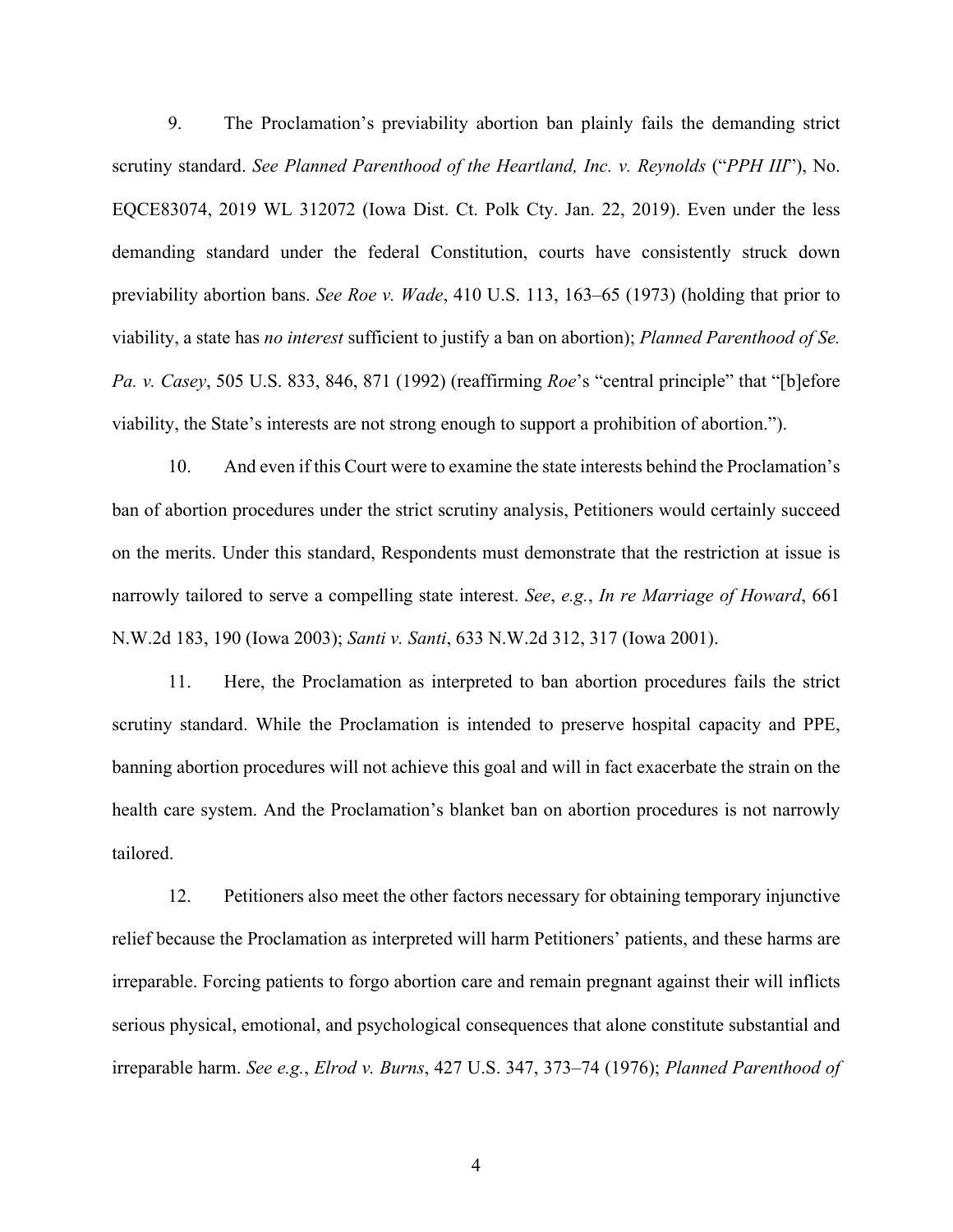*Ariz., Inc. v. Humble*, 753 F.3d 905, 911 (9th Cir. 2014); *Planned Parenthood of Wis., Inc. v. Van Hollen*, 738 F.3d 786, 796 (7th Cir. 2013). Likewise, a delay in obtaining abortion care causes substantial harm by "result[ing] in the progression of a pregnancy to a stage at which an abortion would be less safe, and eventually illegal." *Planned Parenthood of Ind. & Ky., Inc. v. Comm'r of Ind. State Dep't of Health*, 896 F.3d 809, 832 (7th Cir. 2018) (alteration in original) (quoting *Van Hollen*, 738 F.3d at 796), *petition for cert. filed*, No. 18-1019 (Feb. 4, 2019).

13. The balance of harms between the parties further supports a grant of temporary injunctive relief. The benefits of a limited potential reduction in the use of some PPE by abortion providers is outweighed by the harm of eliminating access to abortion procedures in the midst of a pandemic that increases the risks of continuing an unwanted pregnancy, as well as the risks of traveling to other states in search of time-sensitive medical care.

14. Finally, Petitioners are entitled to an injunction because their patients have no adequate legal remedy for the Proclamation's gross violation of their bodily integrity and decisional autonomy. *See Ney v. Ney*, 891 N.W.2d 446, 452 (Iowa 2017) (there is no adequate legal remedy "if the character of the injury is such 'that it cannot be adequately compensated by damages at law"").

15. For the reasons set forth above, and incorporating all the arguments set forth in their concurrently filed Brief in Support of Motion for Temporary Injunctive Relief, Petitioners are entitled to the preliminary relief they seek as necessary to protect the legal rights of their patients, as well as their patients' immediate health and safety, while this case proceeds toward final resolution.

**WHEREFORE**, Petitioners pray this Court temporarily enjoin Respondents from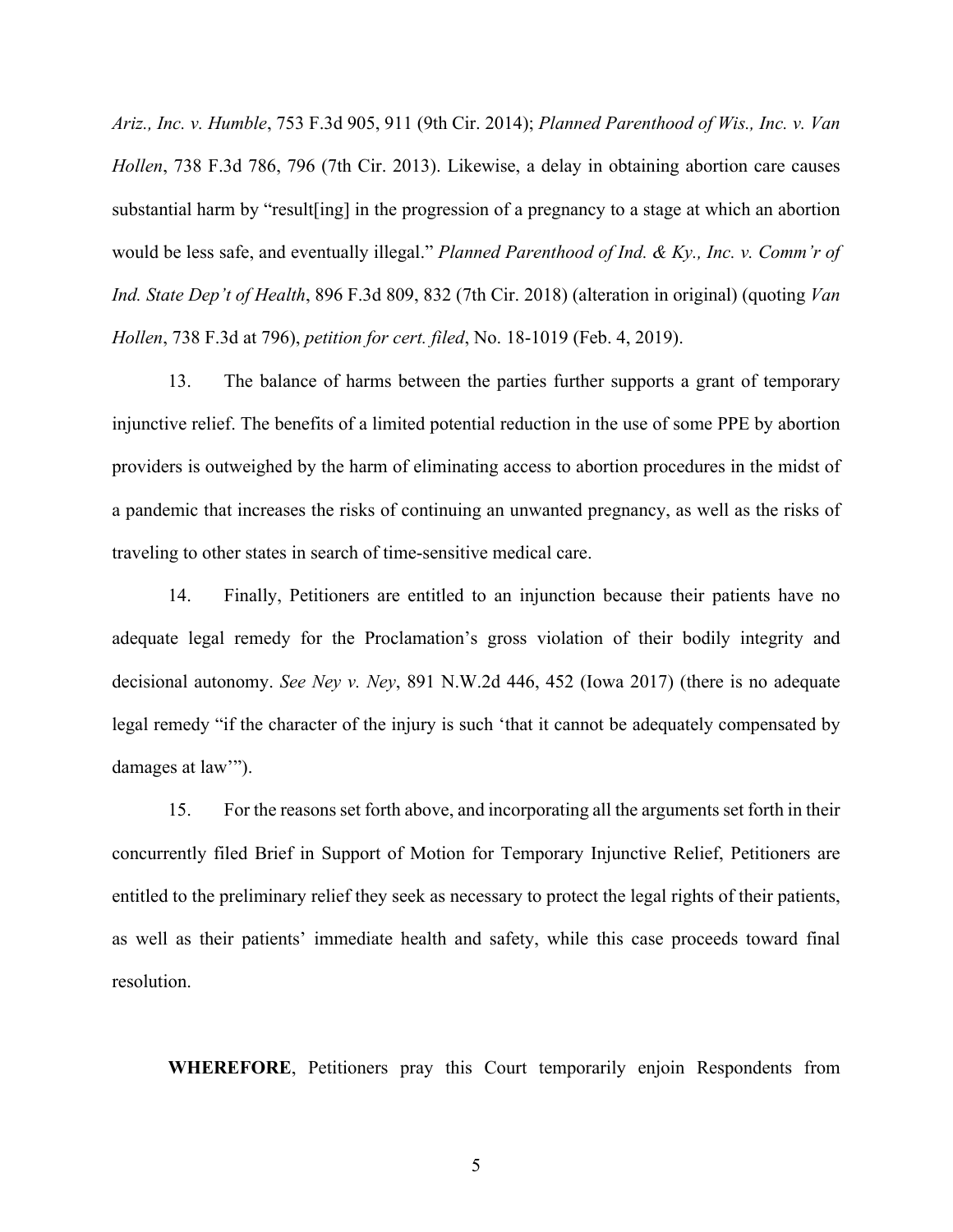enforcing the Proclamation to ban abortion procedures.

Respectfully submitted,

/s/ Rita Bettis Austen RITA BETTIS AUSTEN (AT0011558) American Civil Liberties Union of Iowa Foundation 505 Fifth Ave., Ste. 808 Des Moines, IA 50309–2317 Phone: (515) 243-3988 Fax: (515) 243-8506 rita.bettis@aclu-ia.org

#### **ATTORNEY FOR PETITIONERS**

/s/ Alice Clapman ALICE CLAPMAN\* Planned Parenthood Federation of America 1110 Vermont Ave., N.W., Ste. 300 Washington, D.C. 20005 Phone: (202) 973-4862 alice.clapman@ppfa.org

/s/ Maithreyi Ratakonda MAITHREYI RATAKONDA\* Planned Parenthood Federation of America 123 William St., 9th Floor New York, NY 10038 Phone: (212) 261-4405 Fax: (212) 247-6811 mai.ratakonda@ppfa.org

/s/ Susan Lambiase SUSAN LAMBIASE\* Planned Parenthood Federation of America 123 William St., 9th Floor New York, NY 10038 Phone: (212) 261-4750 Fax: (212) 247-6811 susan.lambiase@ppfa.org

### **ATTORNEYS FOR PETITIONERS PLANNED PARENTHOOD OF THE**